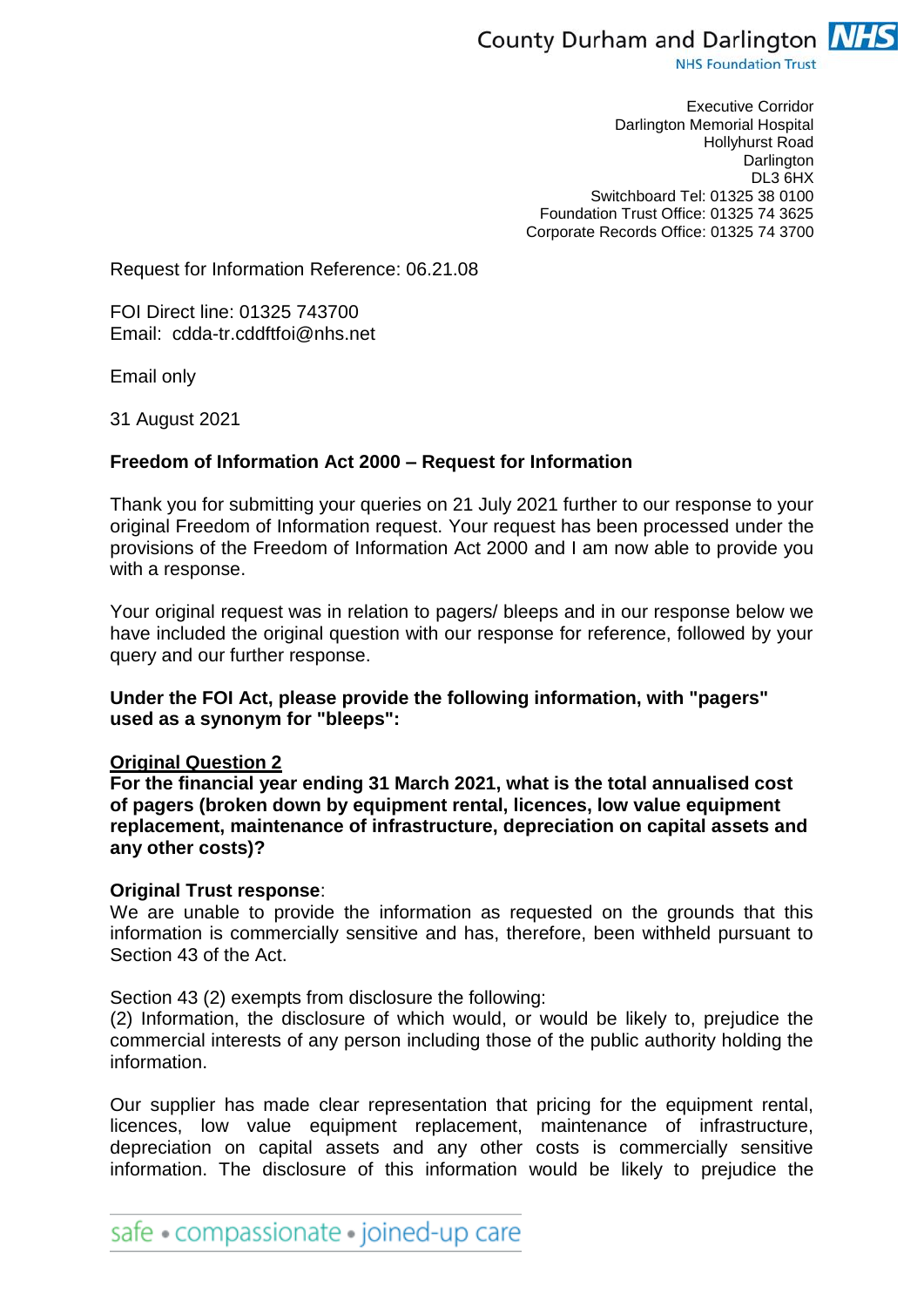supplier's commercial interests, as it would provide alternative bidders with an understanding of their costs (which would not be reciprocated) with respect to similar contracts in the NHS. This would undermine the supplier's ability to tender, on fair and equal terms, for such contracts. The Trust considers that there is potential for such harm to arise with reasonable proximity and, therefore, that the exemption under Section 43(2) of the Act is engaged.

The Trust acknowledges the public interest in publication of the information; specifically the interest in transparency with respect to expenditure on services, as a means of assisting the taxpayer in evaluating their value for money. However, there is a competing public interest in preserving fair market competition and the ability of public authorities to obtain value for money when sourcing services. In previous rulings the Information Commissioner has made clear that the Freedom of Information Act is not intended to distort fair market competition. In this case, the Trust therefore considers that the public interest in preserving fair competition outweighs the general public interest in transparency and is therefore applying the exemption under Section 43(2).

**Enquirer query:**

**The Trust has claimed S.43(2) exemptions for commercial sensitivity in response to Questions 2 and 7. As a counter to that:**

**a) the contract has already been let, so the Trust would merely be providing historical financial data;**

**b) there is no active procurement exercise, so disclosure would not be prejudicial to negotiations;**

**c) contracts over £25k are, in any case, subject to your publication scheme; d) transparency clauses, including compliance with primary legislation such as FOIA 2000, should be built into your contracts; and**

**e) if the Trust still considers disclosure of disaggregated costs to be prejudicial, it could still elect to provide the aggregate (total) data for these items, without the breakdown of costs. This would be in line with the Trust's s.16 duty to provide advice and assistance to the requestor in order to enable as complete fulfilment of the request as possible.**

## **Trust response to query**:

In respect of these costs the Trust is unable to provide the information. Further to consultation with the provider they have advised that the pricing structure in use with the Trust is current and they believe that the disclosure of this would be likely to impact their ability to fairly compete for current or future tenders as it would provide information to competitors on their pricing structure which would not be reciprocated. As part of this consultation with the provider the Trust did enquire whether a banded figure could be used, to enable the Trust to provide some information without endangering the commercial interests of the provider, however the provider advised that this would still enable an inference of costs as it would fall into any organisation discounting parameters and an average cost point would be able to be determined.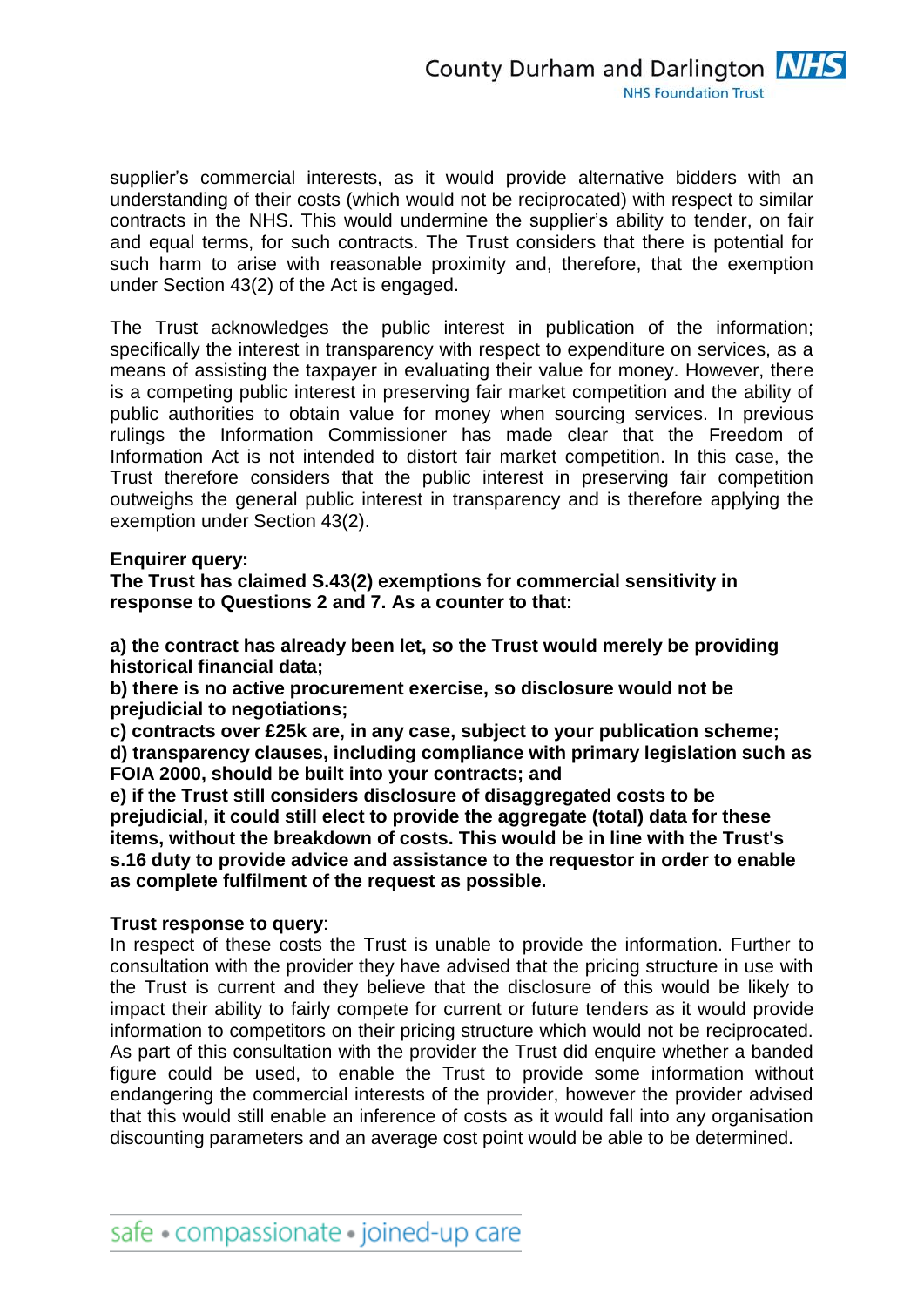Section 43(2) of the Act states that information is exempt if its disclosure under the FOIA would, or would be likely to, prejudice the commercial interests of any legal person (including the public authority holding it).

The Trust has undertaken a public interest test in order to understand the impact of disclosing this information against withholding the information requested. It has determined that if the information was disclosed then the provider's competitive position would be likely to be eroded and market would be less competitive, with the result that the public benefit of having an efficient competitive market would be to some extent eroded. A waiver is currently in place until 2024 in the event pagers/ bleeps are not replaced by December 2021.

As such we are refusing this part of your request.

In respect of your query regarding the Trust Contract Register, while some opportunities are published on the Contracts Finder a framework may be utilised on occasions. All contract awards will be published on the Contracts Finder. The supplier in question is currently engaged following a waiver and as such are not contracted under an official contract and therefore has not been added to the contract register.

## **Original Question 4.**

## **If a contract has been awarded, which pager replacement system has your Trust selected?**

## **Original Trust response:**

Multitone Electronics

### **Enquirer Query:**

By way of clarification of the response to Question 4, which specific Multitone system is being used at present?

### Trust response to query:

Multitone Electronics - version number 1.6.3.0001 and the system name is Multitone I-message.

**Original Question 10 Is the Trust on course to phase out pagers for \*non-emergency\* communications by 31 December 2021? If not, by when?**

### **Original Trust response:**

There is a plan in place to deliver this by the end of December 2021.

## **Enquirer Query:**

In response to Question 10, the Trust states that there is a plan in place to replace pagers/bleeps by 31 Dec 2021. This seems at odds with the response to Question 4,

safe • compassionate • joined-up care